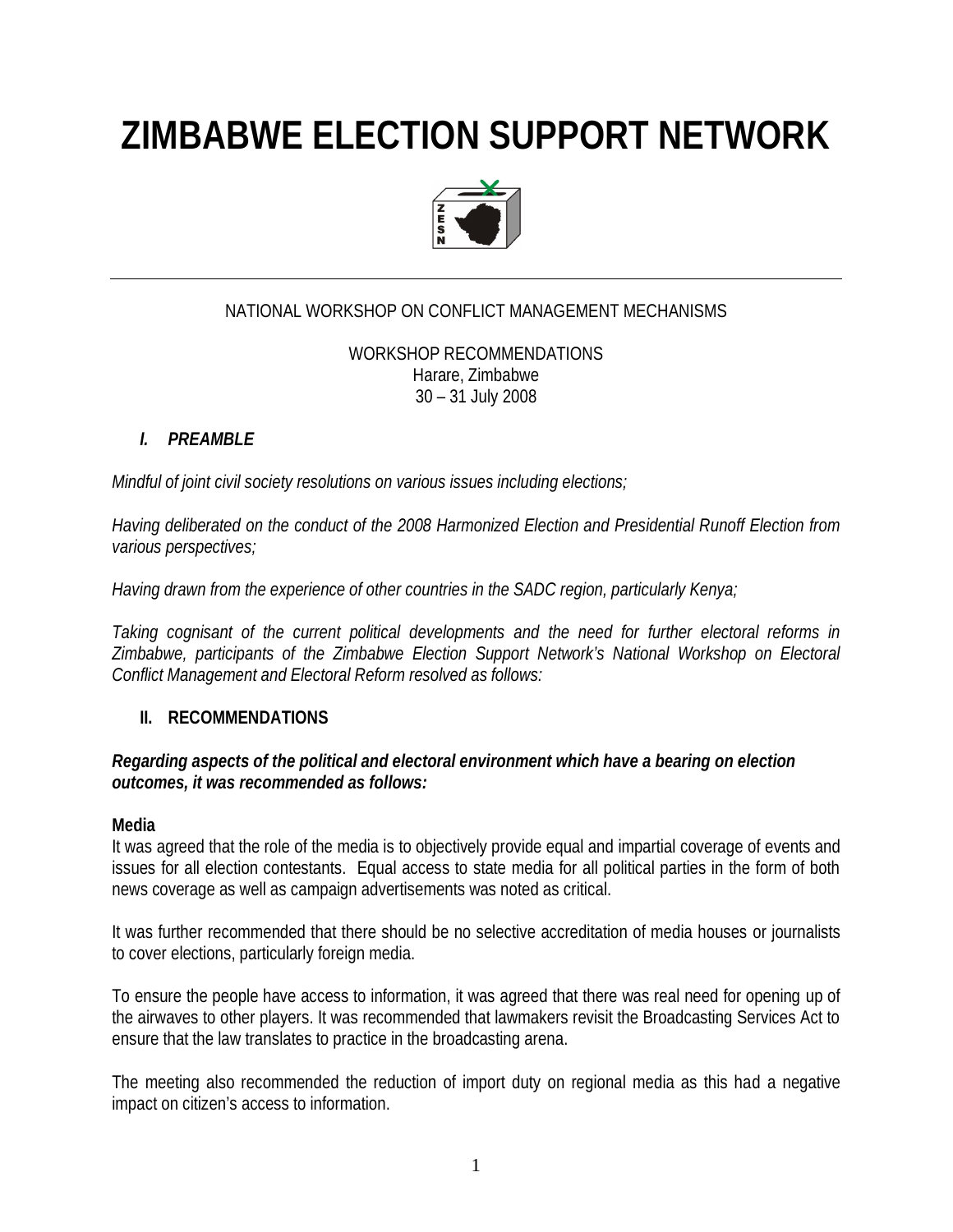It was emphasized that the media should not be used a platform to propagate hate or abusive language or psychological warfare or propaganda on citizens.

#### **Restrictive Legislation**

It was recommended that restrictive provisions of pieces of legislation such as Public Order and Security Act (POSA) be repealed entirely and that lawmakers ensure that legislation creates a conducive environment for the holding of free and fair electoral contests.

# **Political Parties**

On political party finance, it was agreed that the distribution of public political party finance under the current legislative framework should be equitable. Funding of political parties should be transparent and could be administered by an independent party such as the Electoral Commission. Issues relating to foreign funding should also be resolved to ensure all political parties are at an even footing.

It was also greed that citizens had a right not to be coerced into funding political party activities through forced "donations".

# **Campaigning**

Citizens' freedom of association, expression and assembly should be guaranteed, protected and enforced. In addition all political parties should be entitled to equal access to electorate in all areas of the country.

The need for the consistent, impartial application of the law by courts and all law enforcement and security agents was also stressed as selective application particularly along partisan lines breeds suspicion, mistrust and can cause political and electoral conflict.

The meeting also agreed that citizens should be protected from the politicisation of food aid, and its use as a political tool.

#### **Use of State resources**

The meeting recommended that provision should be made to regulate the advantage of incumbency and to minimise the use of government and parastatal assets for political purposes, particularly campaigning.

#### **Role of traditional leaders**

It was recommended that the role of traditional leaders should be well defined and should not be abused for political ends. Participation in party politics should be at an individual level, but should remain neutral and non-partisan.

#### **Role of Security forces**

It was agreed that it was important for civil servants to be impartial and non-partisan in the discharge of their duties. Further they should not be subjected to political manipulation or intimidation.

#### **Political/Election related conflict**

It was recommended that efforts be made by all stakeholders to inculcate a culture of tolerance and respect, a fair political contest as well as electoral conflict management and resolution

It was recognised that there was a real need for systematic rehabilitation of victims including counselling and other support systems provided by both civil society and government.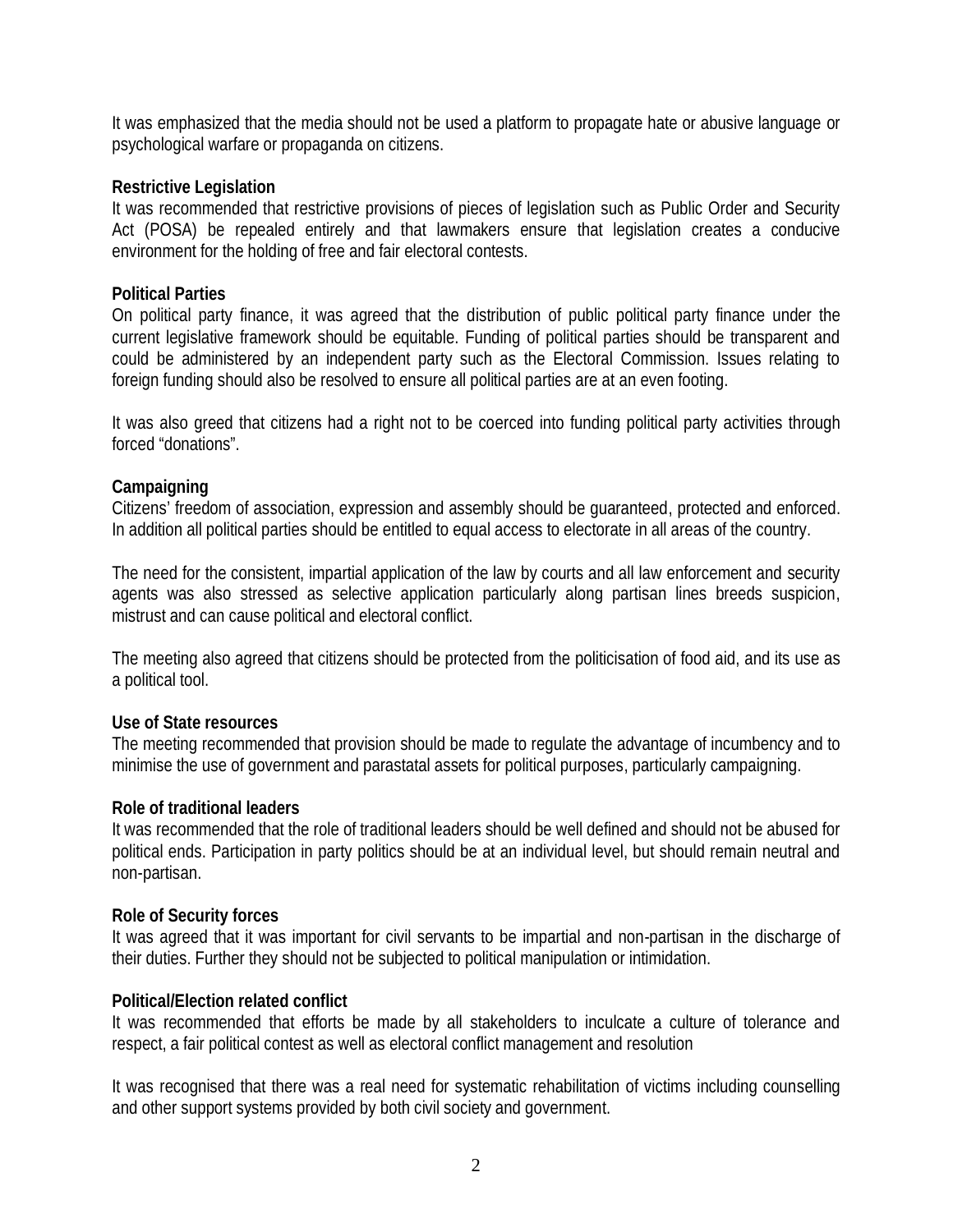#### *Regarding electoral processes it was resolved that Zimbabwe needs electoral processes which are free from political control, accurate , fair, transparent and undertaken with full public participation, particularly that:*

# **Delimitation**

It was agreed that, to enhance its independence, the Electoral Commission should be made accountable to Parliament not to the President or to the Minister for Justice Legal and Parliamentary Affairs. Consequently it was recommended that the Electoral Commission should report to Parliament.

It was also agreed that this process needs to be conducted in a broadly consultative and participatory manner.

# **Accreditation of observers**

It was recommended that both international and domestic observers should be involved more and given early accreditation so that they can observe the entire electoral process beginning with voter registration.

It was further recommended that observation should be open to a broad spectrum of groups, internationally and regionally, and not subjectively selected.

# **Voter registration**

It was recommended that this process should be administered entirely by the Electoral Commission and that the office of the Registrar General should be relieved of this role.

The meeting further recommended the review of requirements for voter registration with a view to removing restrictive demands such as proof of residence.

Any electronic or printed copies of the voter's roll provided in terms of the legislation should be user friendly and in a usable format.

#### **Inspection of voters' roll**

The meeting agreed that in order to minimize confusion there need to be a clear and set timeframe for the inspection of the voters' roll for any election.

It is also suggested that this process could be synchronised with other processes such as the issuing of identification documents.

#### **Nomination of candidates**

It was agreed that there is a need for adequate education on requirements to enable potential candidates to submit nomination.

#### **Voter education**

It was agreed that adequate voter education should be provided as an ongoing process. The involvement of all stakeholders was encouraged and it was recommended that civil society should also be allowed to complement the Electoral Commission.

# **Postal Votes**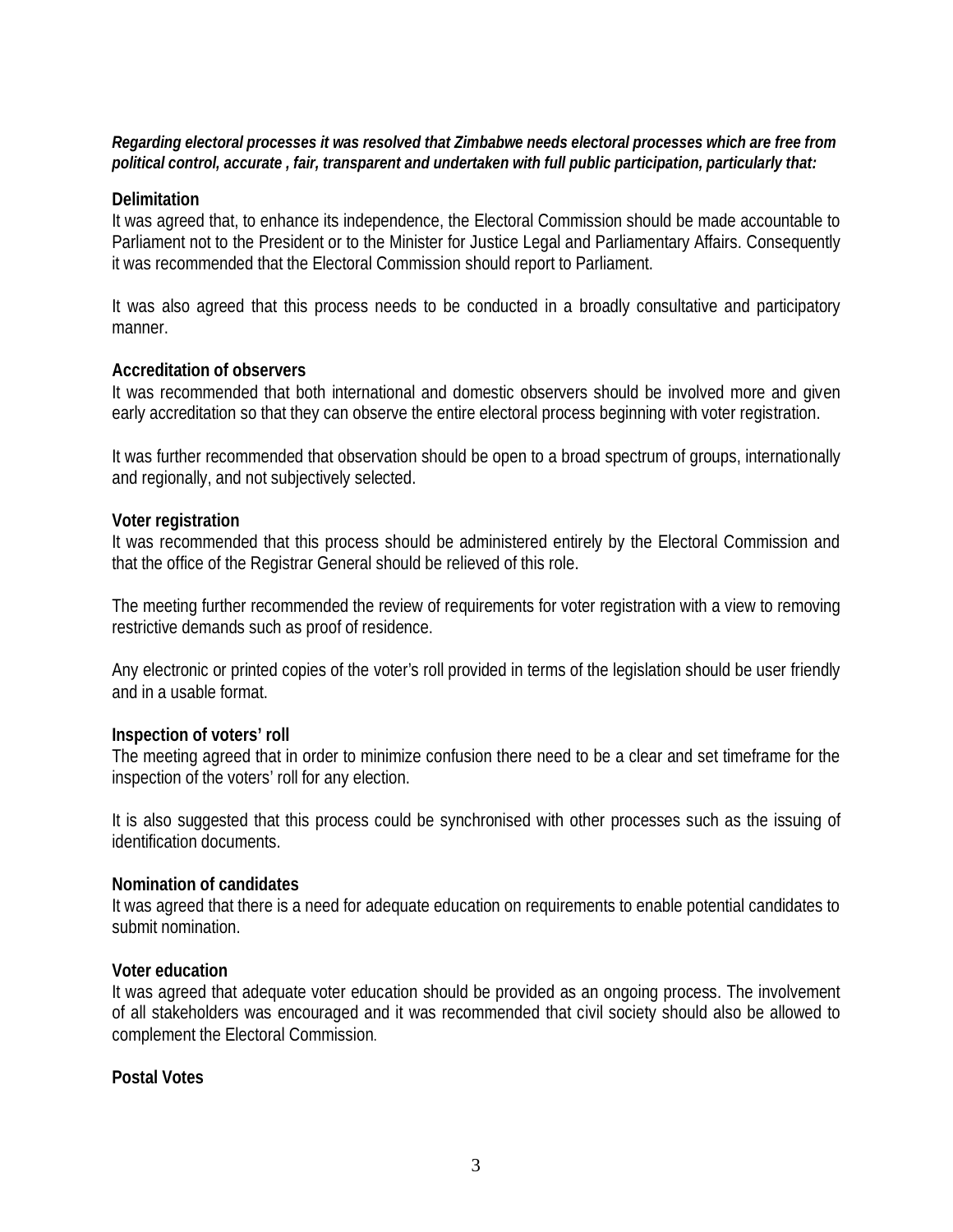It was agreed that there was need to increase transparency of this process including access of political parties and observers for scrutiny.

# **Counting process**

It was noted that this was a credible and transparent process, particularly the posting of results outside polling stations. It however recommended the amendment of V11 and V23 forms to include the names and identification numbers of those party agents or observers countersigning. Recommendations were made to political parties to have sample signatures of party agents in order to compare with signatures on the V11 and V23 forms.

#### **Announcement**

It was recommended that clear guidelines should be set for the announcement of results in a reasonable timeframe and these guidelines should be adhered to.

# **Dispute management**

The need for timeous resolution of disputes through the Electoral Court was noted. The Court should be capacitated to carry out its functions with a view to improving efficiency and independence. Further, multiparty Liaison Committees should be made more effective and given a more significant role.

It was also agreed that the need for negotiated settlement or alternative dispute resolution mechanisms should be explored.

*Regarding election management it was resolved that one independent, impartial, accountable and wellresourced election management body was critical and the following recommendations were made:*

# **Selection and Appointment**

There must clear criteria for selection, in an open process with adequate checks and balances. The composition should be representative, and involve diverse interest groups

# **Independence**

The need for a competent, independent election management body was cited as crucial. It was recommended that the independence of the Electoral Commission should be enhanced by the allocation of adequate resources directly from the fiscal.

#### **Role**

It was noted that the roles of the Commission should be clearer and unambiguous to ensure responsibility and accountability. All election management functions should be vested solely in the Commission. The Commission should also be consulted and allowed to take an advisory lead in the formulation of electoral law. The meeting also recommended the removal of presidential powers empowering the President to amend electoral law without recourse to Parliament.

# **Conduct and staffing**

It was recommended that the Electoral Commission should adopt a more consultative approach to managing the electoral process by involving stakeholders at all stages. This will build trust and confidence of stakeholders, encourage transparency and provide checks and balances, which will enhance the integrity and legitimacy of the election outcome.